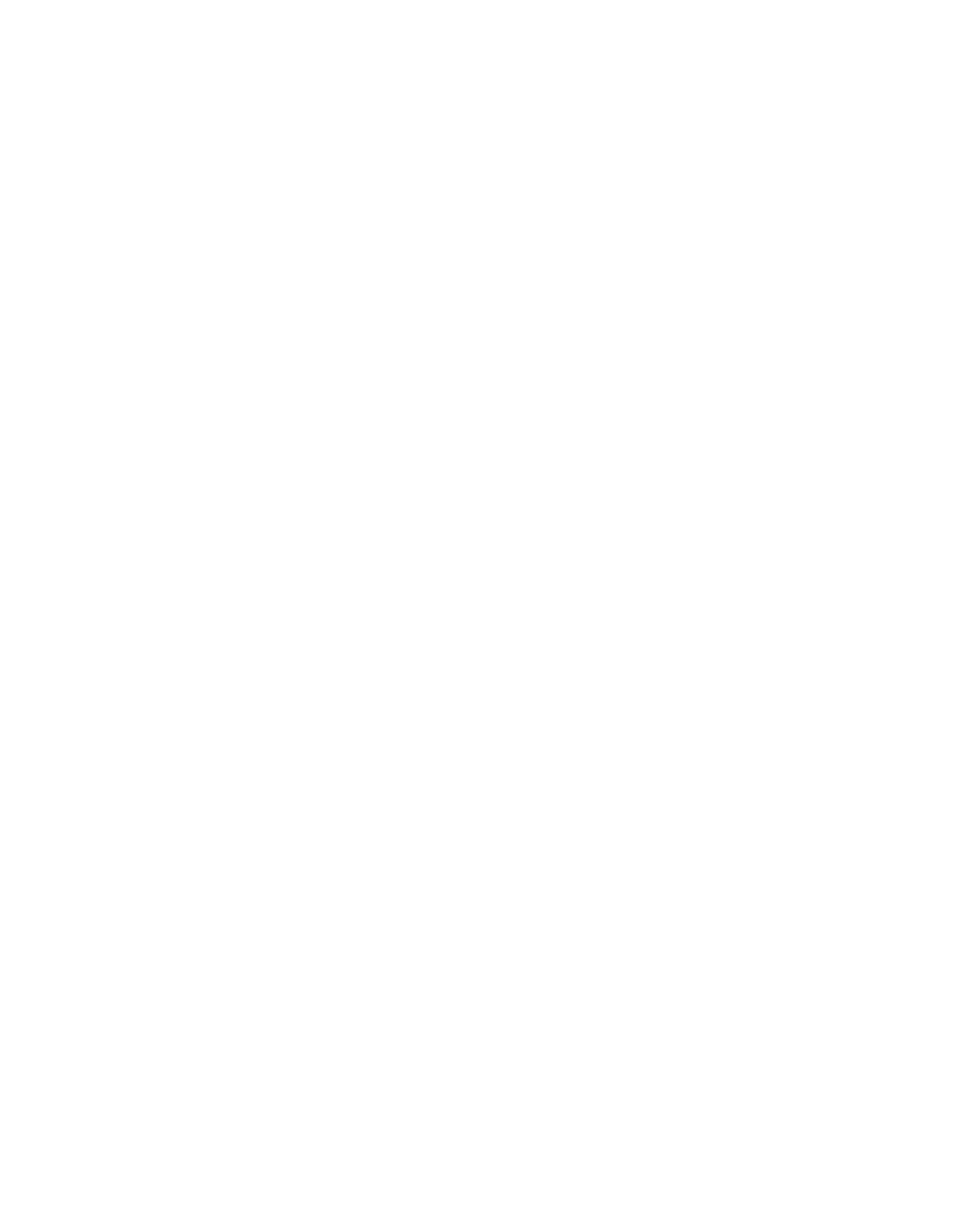### **In the case of Cupara v. Serbia,**

The European Court of Human Rights (Third Section), sitting as a Chamber composed of:

 Luis López Guerra, *President,*  Helen Keller, Dmitry Dedov, Branko Lubarda, Pere Pastor Vilanova, Alena Poláčková, Georgios A. Serghides, *judges,*

and Fatoş Aracı, *Deputy Section Registrar,*

Having deliberated in private on 21 June 2016,

Delivers the following judgment, which was adopted on that date:

# PROCEDURE

1. The case originated in an application (no. 34683/08) against Serbia lodged with the Court under Article 34 of the Convention for the Protection of Human Rights and Fundamental Freedoms ("the Convention") by a Serbian national, Mr Dragomir Cupara ("the applicant"), on 4 July 2008.

2. The applicant was represented by Mr Đ. Drobac, a lawyer practising in Užice. The Serbian Government ("the Government") were represented by their Agent at the time, Mr S. Carić.

3. The applicant's allegations concern the existence of inconsistent domestic case-law relating to the payment of unemployment benefits.

4. On 17 September 2012 the application was communicated to the Government.

# THE FACTS

# I. THE CIRCUMSTANCES OF THE CASE

5. The applicant was born in 1950 and lives in Sevojno.

### **A. Proceedings concerning the applicant's unemployment benefits**

6. On 30 May 2001 the Užice department of the Central Employment Office (*Republicki zavod za tržiste rada – Nacionalna služba za zapošljavanje – Organizaciona jedinica Užice*, hereinafter "the Employment Office") granted unemployment benefits to the applicant until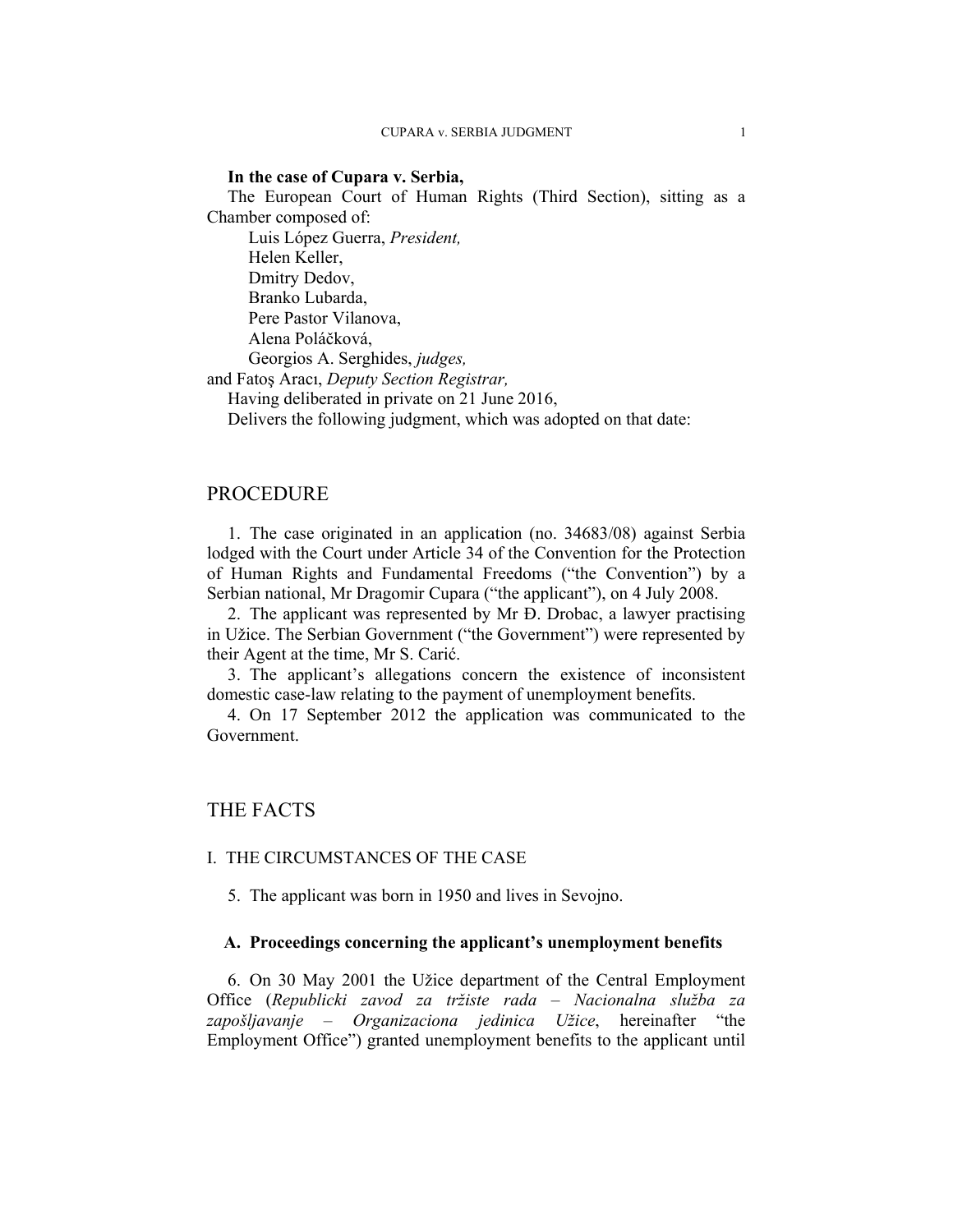he found a new job or became eligible for retirement (*novčana naknada do zaposlenja ili ispunjavanja uslova za starosnu penziju*).

7. On 1 June 2001 the Law on Changes and Amendments to the Law on Employment and Rights of Unemployed Persons ("the 2001 Law") came into force. The law provided for different coefficients and a different methodology for calculating such benefits. It also provided, in Article 20, that any administrative proceedings which had not been concluded by the date on which the new law came into force were to be finalised in accordance with the new law (Article 17 of the 2001 Law provided that Article 20 was applicable as of 1 September 2001).

8. The applicant was receiving the full amount of the benefits he was entitled to until October 2001. From that date the benefits were decreased to 70-80% of the amount he had initially been awarded, although the decision of 30 May 2001 had not been amended or superseded by a new decision.

9. Consequently, on 12 November 2007 the applicant brought a civil claim against the Employment Office in the Užice Municipal Court (*Opštinski sud u Užicu*), seeking payment of the difference between the benefits he had received and those he had been granted by the Employment Office and which had been due from 1 November 2004 (a claim for any earlier sum was statute-barred), plus statutory interest and legal costs.

10. On 26 December 2007 the Municipal Court rejected the applicant's claim. It found that his benefits had been correctly calculated, in accordance with the 2001 Law, as the Employment Office's decision in his case had not yet been final on the date on which the relevant law had come into force.

11. On 18 March 2008 the Užice District Court (*Okružni sud u Užicu*) upheld that judgment following an appeal by the applicant.

#### **B. Other relevant facts**

12. The applicant's lawyer brought separate claims on behalf of numerous individuals (hereinafter "the plaintiffs"), seeking outstanding benefits.

13. On 22 November 2007 the same Municipal Court ruled in favour of M.Ð., one of the plaintiffs, whose claim was factually and legally identical to that of the applicant (M.Ð.'s administrative decision had also been delivered on 30 May 2001). That judgment became final on 19 December 2007.

14. The Municipal Court ruled in favour of several of the plaintiffs in nine judgments delivered between 24 August 2007 and 17 April 2008, although it appears that the dates on which the respective administrative decisions had come into force differed.

15. On 26 February 2008 and 19 May 2008 the Arilje Municipal Court delivered two judgments in which it ruled against plaintiffs whose claims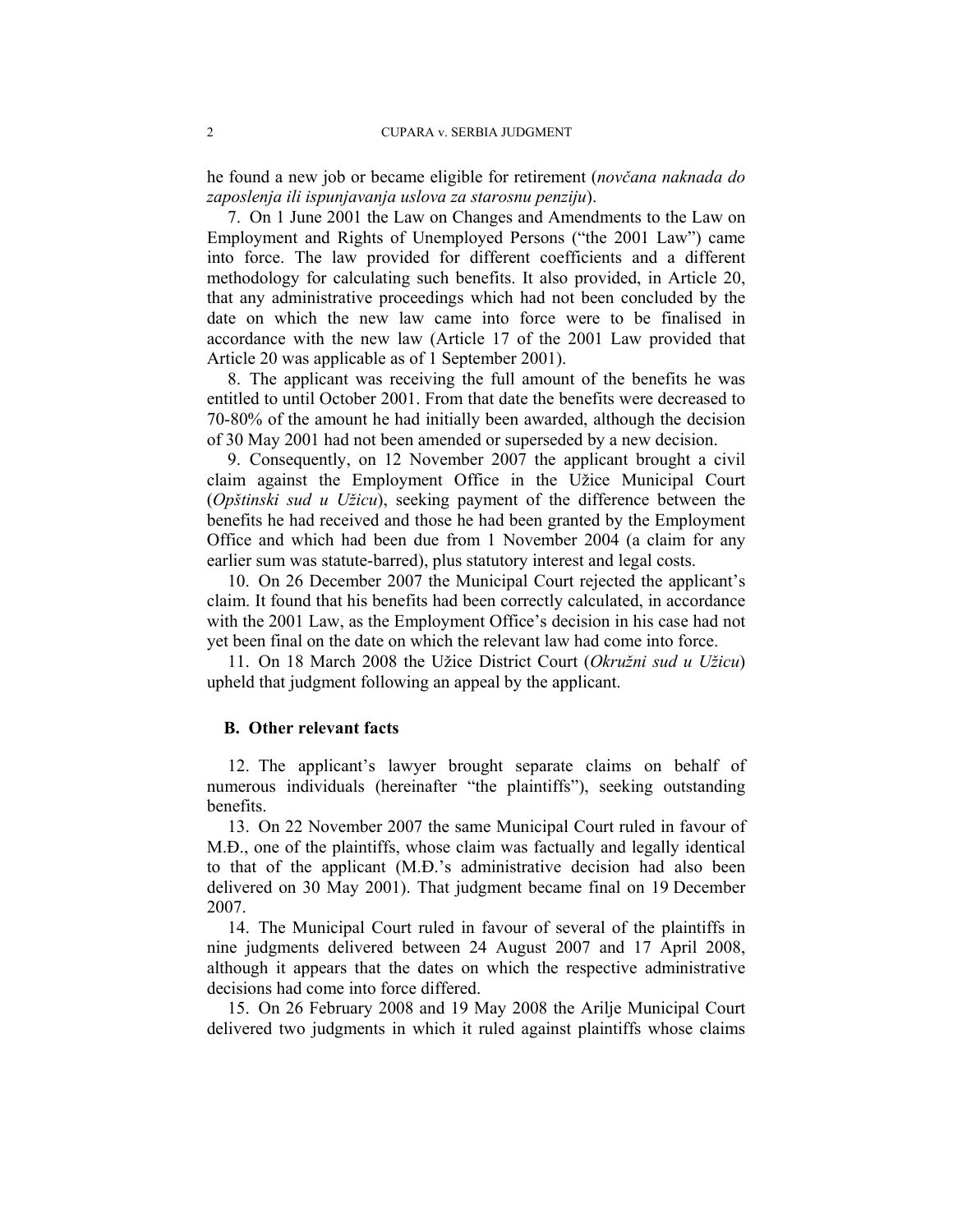were identical to the applicant's. The Užice District Court upheld those two judgments on 20 March 2008 and 15 September 2008 respectively.

16. A number of plaintiffs who were in an identical situation to that of the applicant lodged constitutional appeals with the Constitutional Court of Serbia. Between 4 November 2010 and 1 March 2012 the Constitutional Court adopted a number of decisions in those cases, finding a violation of the right to a fair trial. It quashed the civil judgments and ordered the reopening of the civil proceedings.

17. Acting upon the decisions of the Constitutional Court, the Kragujevac Court of Appeal (which became the competent court of second instance for the applicant's case after a reorganisation of courts in Serbia in 2010, instead of the Užice District Court) and the Belgrade Court of Appeal reopened proceedings in cases in which the Constitutional Court had made such an order and ruled in favour of the plaintiffs.

18. On 1 April 2014 the Supreme Court of Cassation adopted a detailed action plan aimed at ensuring the general harmonisation of case-law throughout the Serbian judicial system. The plan contained a series of measures to be taken at various levels of jurisdiction, and, *inter alia*, included the following: (i) the adoption of guiding legal opinions based on the principles developed in the case-law of the European Court of Human Rights; (ii) the dissemination of such opinions; (iii) regular information sharing between the courts; (iv) an increased number of thematic discussions and training programmes; (v) the adoption of specific action plans by the courts at various levels; and (vi) the development of various IT tools and related intranet databases.

#### II. RELEVANT DOMESTIC LAW

# **A. The Constitution of the Republic of Serbia 2006 (Ustav Republike Srbije; published in OG RS no. 98/06)**

19. The relevant provisions of the Constitution read as follows:

#### **Article 32 § 1**

"Everyone shall have the right to ... [a fair hearing before a] ... tribunal ... [in the determination] ... of his [or her] rights and obligations ..."

#### **Article 36**

"Equal protection of rights before courts and other State bodies, entities exercising public powers and bodies of an autonomous province or local self-government shall be guaranteed.

Everyone shall have the right to an appeal or other legal remedy against any decision on his rights, obligations or lawful interests."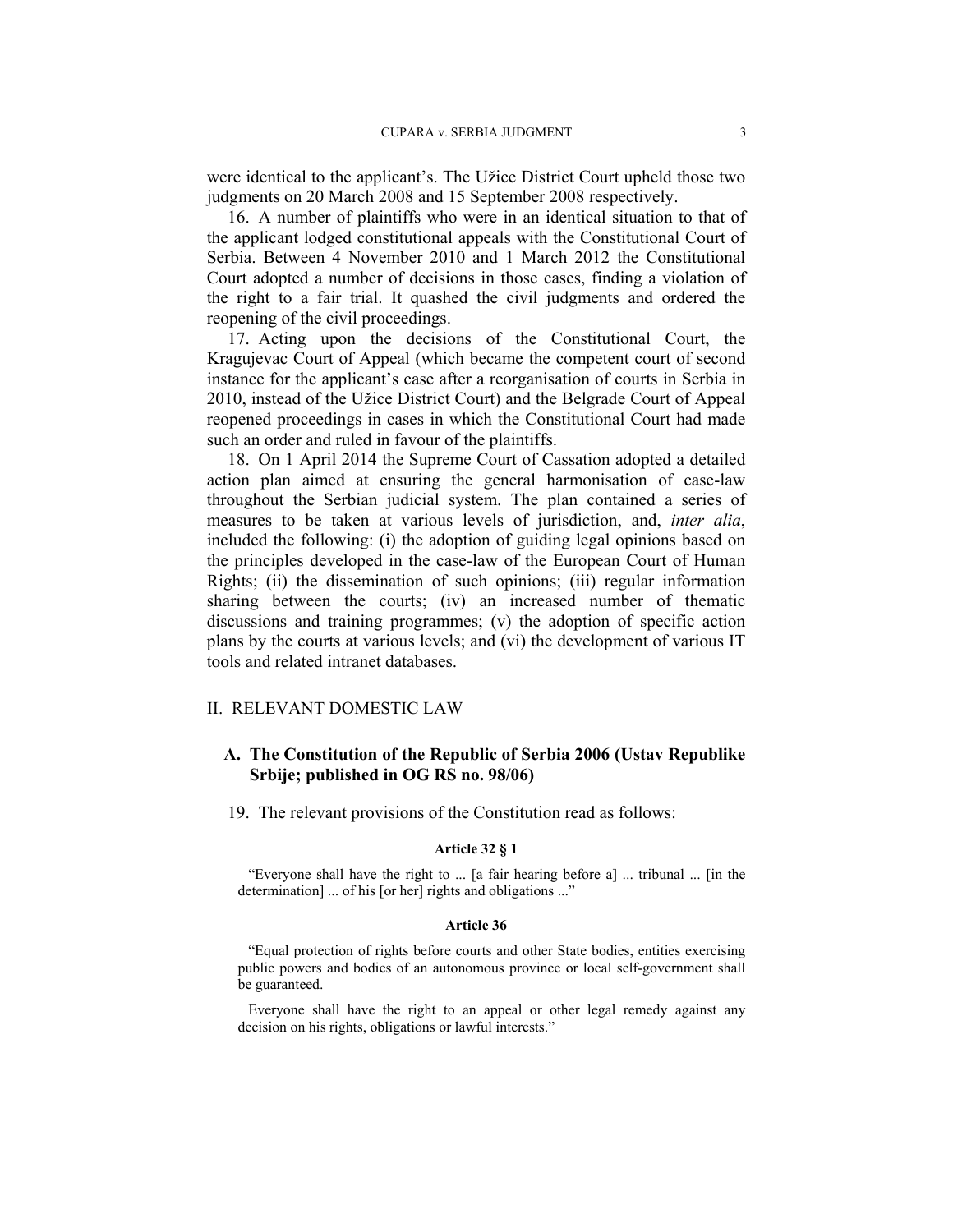#### 4 CUPARA v. SERBIA JUDGMENT

# **B. The Courts Organisation Act 2001 (***Zakon o uređenju sudova***; published in the Official Gazette of the Republic of Serbia – OG RS – nos. 63/01, 42/02, 27/03, 29/04, 101/05 and 46/06)**

20. Article 40 §§ 2 and 3 of this Act provide, *inter alia*, that a meeting of a division (*sednica odeljenja*) of the Supreme Court is to be held if there is an issue as regards the consistency of its case-law. Any guiding opinions (*pravna shvatanja*) adopted thereupon will be binding for the panels (*veća*) of the division in question.

# **C. The Courts Organisation Act 2008 (***Zakon o uređenju sudova***; published in OG RS nos. 116/08, 104/09, 101/10, 31/11, 101/11 and 101/13)**

21. The substance of Article 43 §§ 2 and 3 of the Courts Organisation Act 2008 corresponds to the substance of Article 40 §§ 2 and 3 of the Courts Organisation Act 2001.

# **D. The Rules of Court 2003 (***Sudski poslovnik***; published in OG RS nos. 65/03, 115/05, 4/06 and 50/06)**

22. Article 28 § 1 provides that all courts are obliged to harmonise their own case-law on any given issue, and that they must do so by means of adopting specific opinions.

# **E. The Rules of Court 2009 (***Sudski poslovnik***; published in OG RS nos. 110/09, 70/11, 19/12 and 89/13)**

23. Articles 27, 28, 29 and 31 provide, *inter alia*, that: (i) courts with a larger number of judges may have case-law departments entrusted with the monitoring of relevant domestic and international case-law; (ii) the courts must keep a register of all legal opinions which are deemed to be of significance for case-law; (iii) the courts may hold joint consultations on case-law related issues, including with the Supreme Court of Cassation; and (iv) the case-law departments are to prepare proposals for judges' plenary sessions with a view to securing harmonisation of the relevant case-law.

# **F. Civil Procedure Act 2011 (***Zakon o parničnom postupku***; published in OG RS nos. 72/2011, 49/2013 – Constitutional Court decisions nos. 74/2013 and 55/2014)**

24. Article 426 of the Civil Procedure Act provides that a case may be reopened if a party to civil proceedings gains an opportunity to rely on a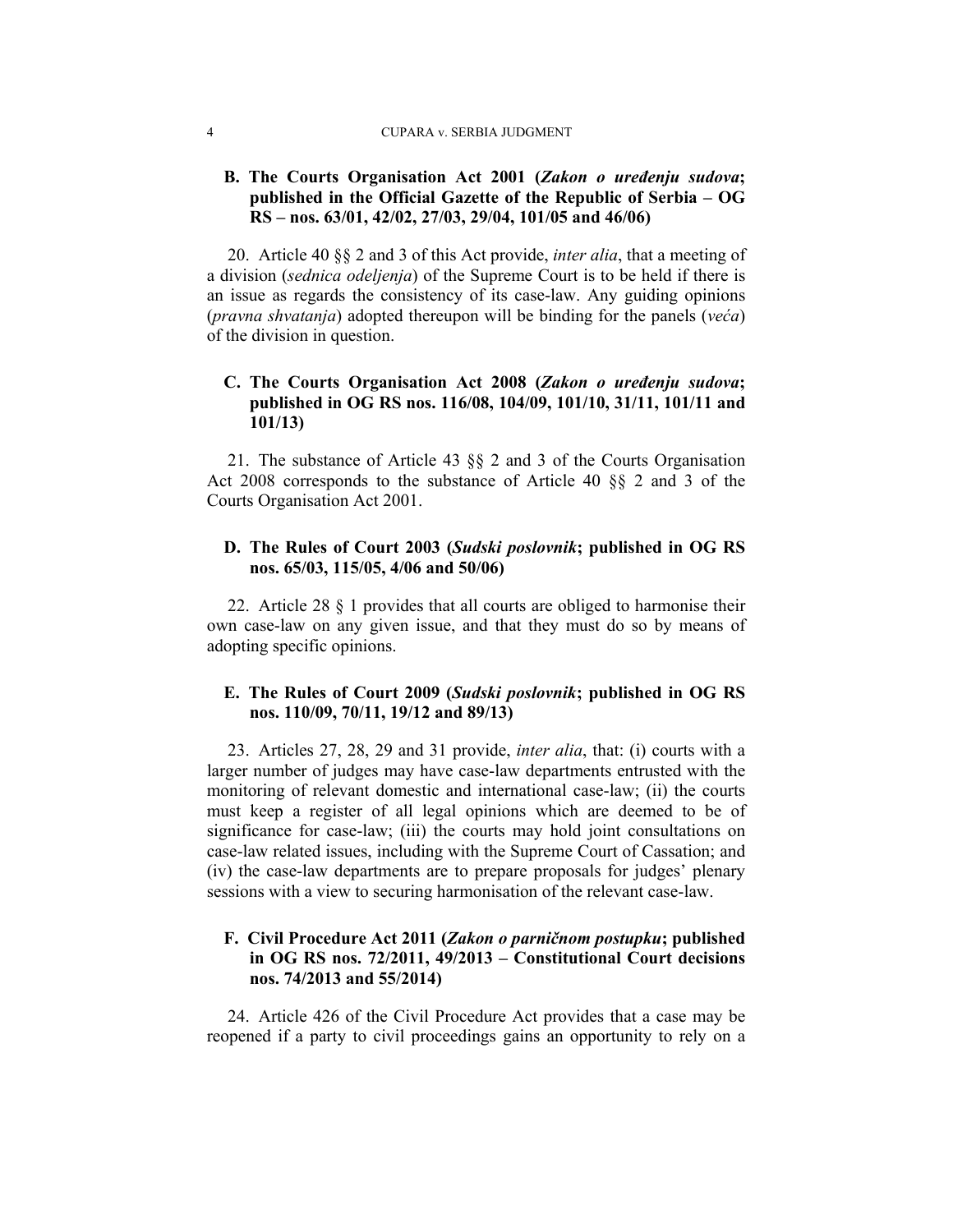judgment of the European Court of Human Rights finding a violation of a human right which may have precluded a more favourable outcome of the civil proceedings in question.

# THE LAW

#### I. ALLEGED VIOLATION OF ARTICLE 6 § 1 OF THE CONVENTION

25. The applicant complained under Article 6 § 1 of the Convention about the rejection of his civil claims by the domestic courts and the simultaneous acceptance by the same courts of identical claims filed by other plaintiffs.

26. The relevant part of Article 6 § 1 reads as follows:

"In the determination of his civil rights and obligations ... everyone is entitled to a fair ... hearing ... by [a] ... tribunal ..."

## **A. Admissibility**

27. The Government noted that the applicant had failed to make use of the possibility of a constitutional appeal. He had thus not exhausted the available and effective domestic remedies.

28. The applicant maintained that a constitutional appeal had not been an effective domestic remedy at the relevant time.

29. The Court observes that it has consistently held that a constitutional appeal should, in principle, be considered an effective domestic remedy, within the meaning of Article 35  $\S$  1 of the Convention, in respect of all applications lodged against Serbia from 7 August 2008 onwards (see *Vinčić and Others v. Serbia*, nos. 44698/06 and others, § 51, 1 December 2009). It sees no reason to hold otherwise in the present case, and notes that the applicant lodged his application with the Court on 4 July 2008. The Government's objection in this regard must therefore be rejected (see, among other authorities, *Stanković and Trajković v. Serbia*, nos. 37194/08 and 37260/08, § 36, 22 December 2015; *Šorgić v. Serbia*, no. 34973/06, §§ 76 and 77, 3 November 2011; and *Lakatoš and Others v. Serbia*, no. 3363/08, § 87, 7 January 2014).

30. The Court further notes that the applicant's complaints are not manifestly ill-founded within the meaning of Article 35 § 3 (a) of the Convention. It also notes that they are not inadmissible on any other ground. They must therefore be declared admissible.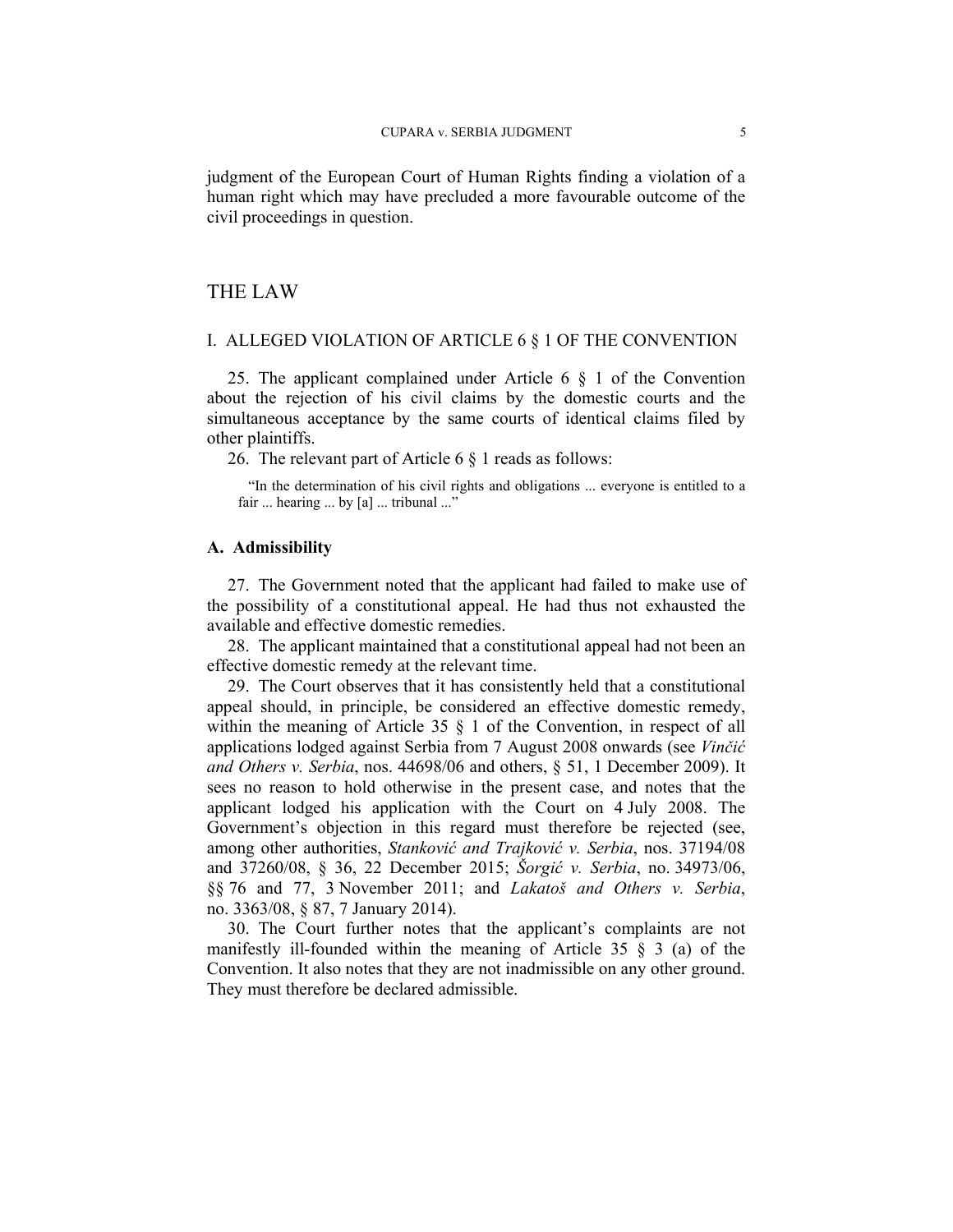### **B. Merits**

#### *1. The parties' submissions*

31. The Government did not dispute the fact that in the applicant's case, and in other cases based on similar facts, the courts had adopted conflicting decisions.

32. The Government pointed out that the Constitutional Court had found a violation of the right to legal certainty in a number of cases in which the plaintiffs had submitted constitutional appeals (see paragraphs 16 and 17 above). As the civil courts had reopened proceedings in the cases where the Constitutional Court had ordered them to do so, the Government argued that there had not been such profound and long-standing differences in terms of the Court's case-law as to violate the principle of legal certainty.

33. The applicant maintained his complaints.

## *2. The Court's assessment*

34. In the Grand Chamber judgment in *Nejdet Şahin and Perihan Şahin v. Turkey* ([GC], no. 13279/05, 20 October 2011), the Court reiterated the main principles applicable in cases concerning the issue of conflicting court decisions (§§ 49-58). They can be summarised as follows:

(i) It is not the Court's function to deal with errors of fact or law allegedly committed by a national court unless and in so far as they may have infringed rights and freedoms protected by the Convention (see *García Ruiz v. Spain* [GC], no. 30544/96, § 28, ECHR 1999-I). Likewise, it is not its function, save in the event of evident arbitrariness, to compare different decisions of national courts, even if given in apparently similar proceedings, as the independence of those courts must be respected (see *Ādamsons v. Latvia*, no. 3669/03, § 118, 24 June 2008);

(ii) The possibility of conflicting court decisions is an inherent trait of any judicial system which is based on a network of trial and appeal courts with authority over the area of their territorial jurisdiction. Such divergences may also arise within the same court. That, in itself, cannot be considered contrary to the Convention (see *Santos Pinto v. Portugal*, no. 39005/04, § 41, 20 May 2008, and *Tudor Tudor v. Romania*, no. 21911/03, § 29, 24 March 2009);

(iii) The criteria that guide the Court's assessment of the conditions in which conflicting decisions of different domestic courts, ruling at last instance, are in breach of the fair-trial requirement enshrined in Article 6 § 1 of the Convention consist in establishing whether "profound and long-standing differences" exist in the case-law of the domestic courts, whether domestic law provides for a machinery capable of overcoming those inconsistencies, whether that machinery has been applied and, if appropriate, to what effect (see *Iordan Iordanov and Others v. Bulgaria*,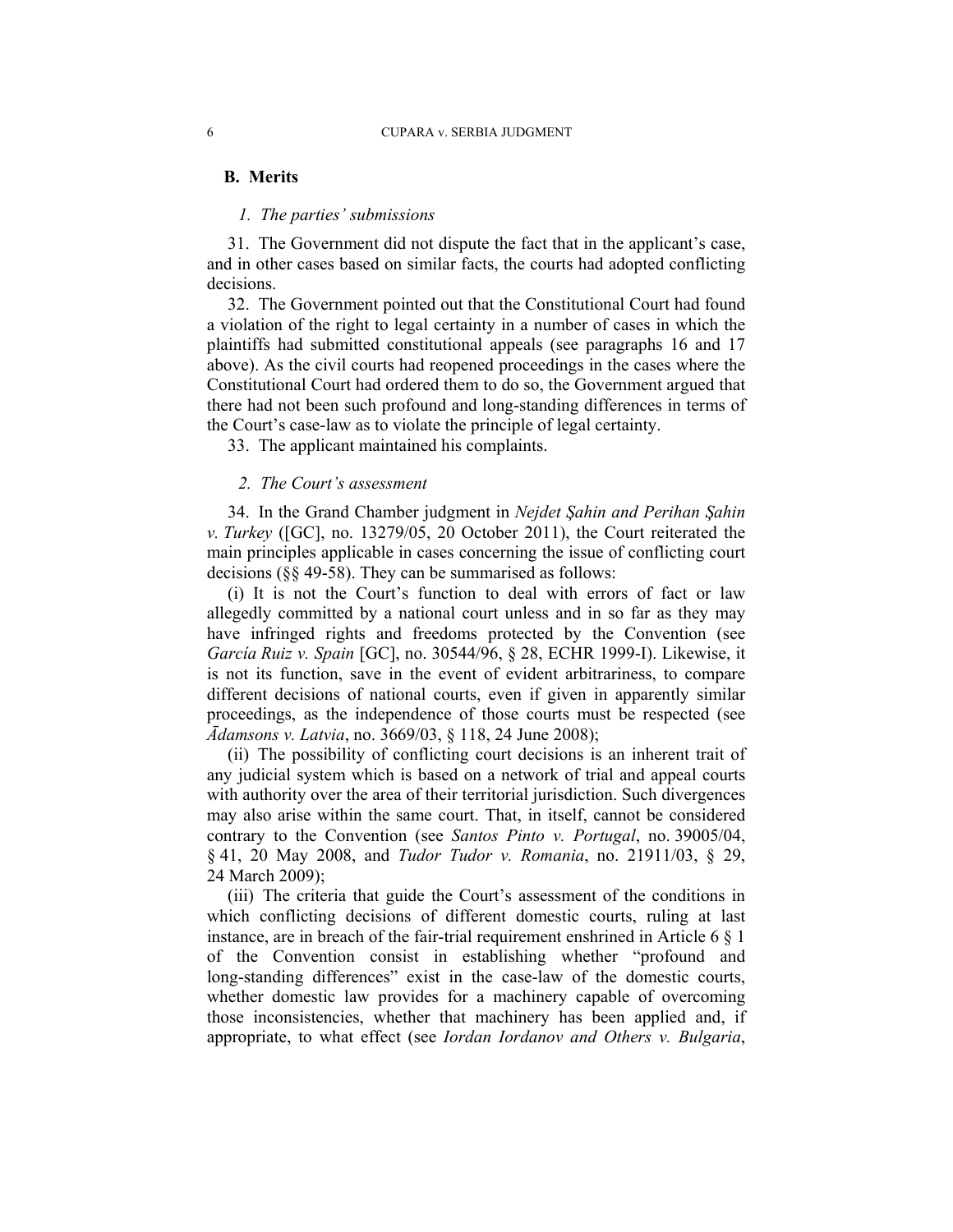no. 23530/02, §§ 49-50, 2 July 2009; *Beian v. Romania (no. 1)*, no. 30658/05, §§ 34-40, ECHR 2007-V (extracts); *Ştefan and Ştef v. Romania*, nos. 24428/03 and 26977/03, §§ 33-36, 27 January 2009; *Schwarzkopf and Taussik v. the Czech Republic* (dec.), no. 42162/02, 2 December 2008; *Tudor Tudor*, cited above, § 31; and *Ştefănică and Others v. Romania*, no. 38155/02, § 36, 2 November 2010);

(iv) The Court's assessment has also always been based on the principle of legal certainty which is implicit in all the Articles of the Convention and constitutes one of the fundamental aspects of the rule of law (see, among other authorities, *Beian (no. 1)*, cited above, § 39; *Iordan Iordanov and Others*, cited above, § 47; and *Ştefănică and Others*, cited above, § 31);

(v) The principle of legal certainty guarantees, *inter alia*, a certain stability in legal situations and contributes to public confidence in the courts. The persistence of conflicting court decisions, on the other hand, can create a state of legal uncertainty likely to reduce public confidence in the judicial system, whereas such confidence is clearly one of the essential components of a State based on the rule of law (see *Paduraru v. Romania*, § 98, no. 63252/00, ECHR 2005-XII (extracts); *Vinčić and Others*, cited above, § 56; and *Ştefănică and Others*, cited above, § 38);

(vi) However, the requirements of legal certainty and the protection of the legitimate confidence of the public do not confer an acquired right to consistency of case-law (see *Unédic v. France*, no. 20153/04, § 74, 18 December 2008). Case-law development is not, in itself, contrary to the proper administration of justice, since failure to maintain a dynamic and evolutive approach would risk hindering reform or improvement (see *Atanasovski v. "the Former Yugoslav Republic of Macedonia"*, no. 36815/03, § 38, 14 January 2010).

35. Turning to the present case, the Court notes that the parties did not dispute the fact that there were inconsistencies in the adjudication of civil claims brought by many persons who were in identical or similar situations.

36. The Court notes that domestic law provides for machinery capable for overcoming these inconsistencies (see paragraphs 20-23 above). The Court also notes that in a number of cases that were factually and legally identical to that of the applicant the Constitutional Court found a violation of the right to a fair trial, quashed the impugned civil judgments and ordered the reopening of the civil proceedings (see paragraphs 16-17 above). In view of the above, even though the applicant was not required to have exhausted that avenue of redress in terms of admissibility of the application (see paragraphs 27-30), the mechanism provided by the Constitutional Court, and which was available to the applicant, is nevertheless an important consideration when looking at the system as a whole. Given that the Constitutional Court was at the relevant time a part of the mechanism capable of remedying the case-law inconsistencies, as illustrated in its caselaw (see paragraphs 16-17 above), the Court finds that in the specific